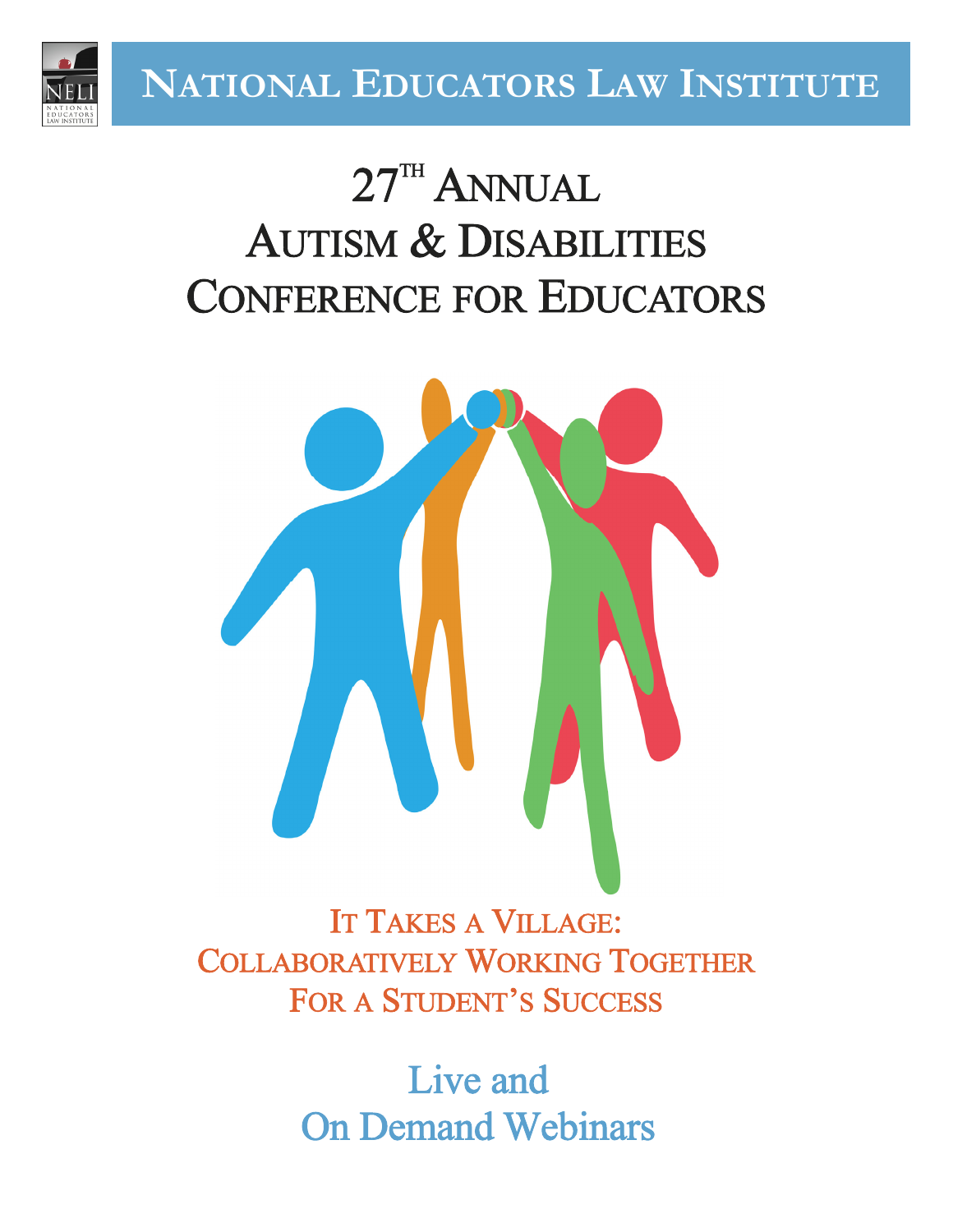# 27<sup>TH</sup> Annual Autism & Disabilities Conference

## ABOUT THE CONFERENCE

Proper collaboration lays the foundation for a more appropriate, connected, and functional IEP for students with disabilities. During the 27<sup>th</sup> Annual Autism & Disabilities Conference for Educators, you will receive invaluable information on critical issues, including how to conduct a thorough evaluation for autism that addresses all of the essential elements, an update on cases involving autism, how to effectively teach social skills to a student with autism, a district's responsibilities for private day placement and residential facilities, and providing a sensory diet. Join us online for this exciting and informative conference, led by experienced school attorneys and renowned education specialists.

### ONLINE LEARNING



#### **All topics for this Conference will be Online!**

We will have a combination of On Demand Webinars and Live Training Webinars to cover all topics. Attend the Live Webinars on February 26 or watch the recorded versions at your convenience!

#### **Recorded versions of all topics (including Live Webinars) will be available for viewing through March 31, 2021**

## CONFERENCE TOPICS

• **How to Conduct a Thorough Evaluation for Au**tism that Addresses All of the Essential Elements: An Expert Weighs In **ments: An Expert Weighs In (Live February 26 @ 10 a.m. cst)** Gail Cheramie, Ph.D.

Educational Consultant

• **Parental Requests for Private Day Placements and Residential Facilities: What is a School District's Responsibility? (Live February 26 @ 2 p.m. cst)** Cynthia Buechler

Buechler & Associates, P.C.

• **Challenging Behaviors and the "ABC"s**  (Antecendents/Behavior/Consequences): **to Accurately Collect Behavioral Data to Shape a Child's Behavior (Recorded)**

Audra Hastings Region 7 Education Service Center • **The Nuances of Social Communication: How to Effectively Teach Social Skills to a Student with Autism (Recorded)**

Nancy Kling, M.A. Behavior Plus, Inc.

- **This Just In!: An Update on Cases Involving Autism (Recorded)** William Buechler Buechler & Associates, P.C.
- **It's Not Just for Breakfast Anymore: Providing a Sensory Diet (Recorded)**

Sarah Rademacher Sanger Independent School District

\*The legal information provided at this conference is for general purposes only. It is not intended as a substitute for individual legal advice or the provision of legal services. Accessing this information does not create an attorney-client relationship. Individual legal situations vary greatly and attendees should consult directly with an attorney.



**Follow Us on Facebook!** Be the first to learn about future conference dates, find news stories on general and special education, and get NELI's take on the latest developments in school law. Search for "National Educators Law Institute" and check us out!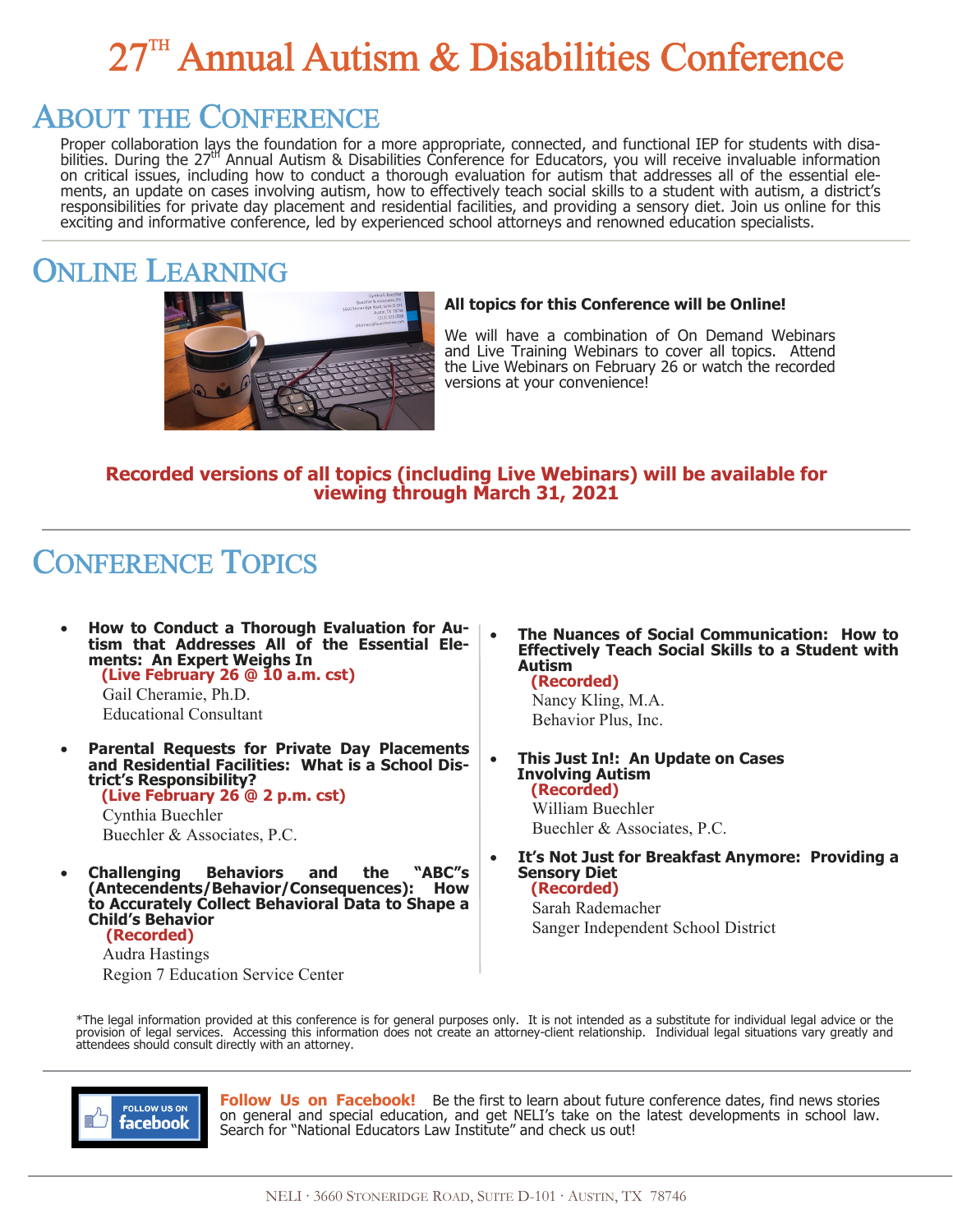## ONLINE TRAINING · LIVE AND ON DEMAND WEBINARS

### WHO SHOULD ATTEND

NELI conferences are open to all school personnel and anyone with an interest in the subject of disabilities law and instruction. Whether you're in special education, general education, or school administration, this conference is ideal training for:

- Special Education Directors
- Special Education Department Chairs
- Principals/Administrators
- Superintendents
- LSSPs
- Educational Diagnosticians
- Teachers
- BCBAs
- Special Education Personnel
- General Education Personnel
- Counselors
- Behavior Specialists
- Charter School Personnel
- Related Services Personnel

#### ABOUT THE SPEAKERS

**CYNTHIA S. BUECHLER** is a partner in the law firm of Buechler & Associates, P.C. Ms. Buechler served as a Hearings Examiner and Assistant General Counsel for the Texas Education Agency until 1987 and has since practiced school law exclusively. Ms. Buechler is a frequent speaker at in-service programs and law seminars nationwide and is director of the National Educators Law Institute.

**WILLIAM M. BUECHLER** is the managing partner at the law firm of Buechler & Associates, P.C. His practice emphasizes special education, Section 504, ADA, civil rights and employment and administrative law issues. Mr. Buechler frequently speaks at education law seminars and conferences at the state and national levels and is managing director of the National Educators Law Institute.

**GAIL CHERAMIE, PH.D.,** is a licensed psychologist, LSSP, and nationally certified school psychologist, and was director of the School Psychology program at the University of Houston–Clear Lake for over 30 years. Dr. Cheramie's areas of specialization are assessment for learning, development, and emotional-behavioral disorders and currently consults with school districts throughout Texas on matters related to evaluation, identification and educational programming for students with developmental, learning and behavioral disorders.

**AUDRA HASTINGS, BCBA** is a Board Certified Behavior Analyst, with over 28 years of experience in public education. Areas of specialization include professional development for all things behavior, behavior support and coaching, conducting functional behavior assessments, and writing behavior intervention plans. She is currently working as a Special Education Specialist for Region 7 Education Service Center

**NANCY KLING, M.A.,** is the Founder and Director of Behavior Plus, Inc. She has worked with challenging behavior since 1992 both as an employee in public schools (behavior specialist, Licensed Specialist in School Psychology, autism specialist, and special education administrator) and as a consultant and presenter on behavior, autism, classroom management, the Nurtured Heart Approach, and PBIS. She is a frequent presenter at workshops on autism, behavior, and parenting issues.

**SARAH RADEMACHER, MS, OTR** is an occupational therapist with Sanger ISD. Ms. Rademacher has over 20 years of pediatric experience in school based and clinical settings, working with children who have fine and gross motor defects, sensory processing disorder, visual motor and perceptual difficulties, and overall developmental delays. She is a certified Special Olympics coach and co-founder of the "Learning Through Sun, Sand and SURF" camp curriculum for children and youth with autism spectrum disorder and their families.

## NELI PRODUCTS

#### **NELI PRODUCTS!**

Have you seen our growing line of products? NELI has a full line of folders and producets for use in the classroom, including: Student Accommodations Folders, RTI Folders, 504 Accountability Folders, Dyslexia Identification and Progress Monitoring Folders, and our REED Folders.

**Visit us at online at www.nelilaw.net for complete information on our products and upcoming Webinars** 

### ACCREDITATION

All attendees will receive a certificate at the end of the conference indicating they have earned 4.5 hours of Continuing Education Credit. Counse-<br>lors: The conference sponsors have applied to the State Board of Examiners for licensed professional counselors. **Administrators, Teachers & Diagnosticians:** This program may meet the local criteria for 4.5 hours of<br>school administrator's general management training, which is no longer governed b ence sponsors are registered providers of school board member training with the Texas Education Agency. This program provides 4.5 hours of<br>school board member training in the areas of Vision, Structure and Unity. Psycholog Examiners of Psychology for 4.5 hours of continuing education credit for psychologists. **Speech-Language Pathologists:** The conference sponsors have applied to the Texas Speech-Language-Hearing Association for 4.5 hours of continuing education for Speech-Language Pathologists.